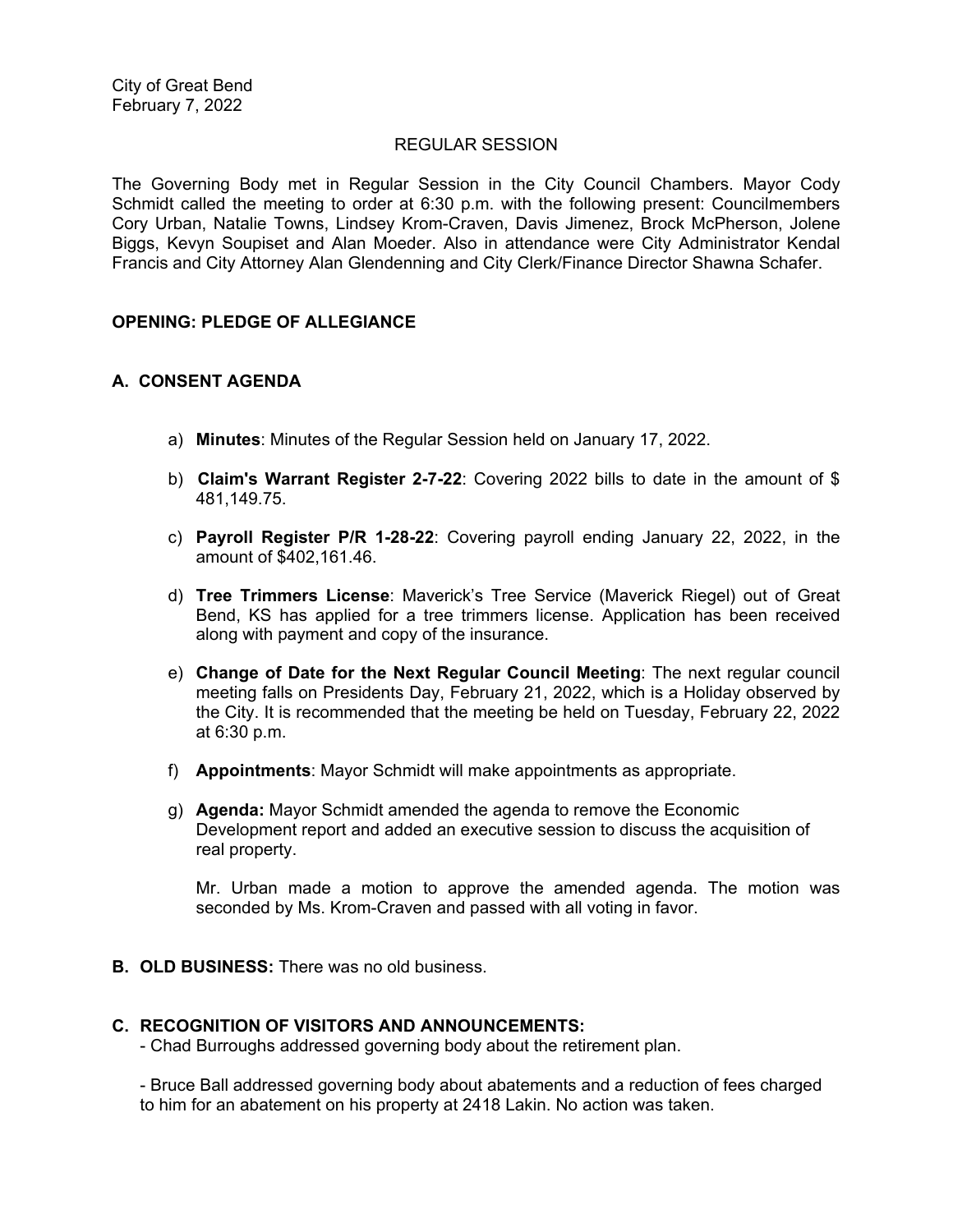## **D. NEW BUSINESS**

- **1. Councilmember Reports**: There were no councilmember reports.
- **2. Administrators Update**: City Administrator Kendal Francis presented an update on what is happening within the City organization. The majority of the council would like to spend more time looking at re-districting the wards for the city.
- **3. Abatements**: Code Enforcement Leo Espino presented the following abatements:
	- **A. 804 Adams St:** There is trash and refuse on the property including, but not limited to: bricks, trash and general refuse that needs to be removed, located at 804 Adams St. This real estate is the subject of Resolution Number 020722-A.
	- **B. 1015 Holland St:** There is trash and refuse on the property including, but not limited to: tires, scrap metal general refuse that needs to be removed, located at 1015 Holland St. constituting an unlawful accumulation. This real estate is the subject of Resolution Number 020722-B.
	- **C. 1401 Jefferson St:** There is trash and refuse on the property including, but not limited to: wooden pallets and general refuse that needs to be removed, located at 1401 Jefferson St. constituting an unlawful accumulation. This real estate is the subject of Resolution Number 020722-C.
	- **D. 1439 18th St:** There is trash and refuse on the property including, but not limited to: fencing and general refuse, that needs to be removed, located at 1439 18th St. constituting an unlawful accumulation. This real estate is subject of Resolution Number 020722-D.
	- **E. 1814 Adams St:** There is trash and refuse on the property including, but not limited to: sheet metal, scrap metal and general refuse that needs to be removed, located at 1814 Adams St. constituting an unlawful accumulation. This real estate is the subject of Resolution Number 020722-E.
	- **F. 232 Maple St:** There is a maroon-colored SUV and a gray colored SUV on the property that are either not displaying current registration, and/or are not in operable condition, and that said motor vehicle(s) constitute a nuisance pursuant to Section 10.20.030 of the Code of Ordinances of the City of Great Bend, Kansas located at 232 Maple St. This real estate is the subject of Resolution Number 020722-F.
	- **G. 2214 Polk St:** There is a black-colored passenger car on the property that is either not displaying current registration, and/or is not in operable condition, and that said motor vehicle(s) constitute a nuisance pursuant to Section 10.20.030 of the Code of Ordinances of the City of Great Bend, Kansas located at 2214 Polk St. This real estate is the subject of Resolution Number 020722-G.

Mr. Soupiset made a motion to approve Resolution Numbers 020722A-G. The motion was seconded by Ms. Biggs and passed by a vote of 5-3, with Mr. Moeder, Ms. Towns, and Mr. Jimenez voted no.

**4. Unsafe and Dangerous Structure 2555 19th Street**: City Attorney Allen Glendenning reported that the garage located at the southwest corner of real estate  $2555$  19<sup>th</sup> Street, 19<sup>th</sup> and Washington, has been inspected by the Code Enforcement Department and the Building Inspector. They have determined that the structure is unsafe and dangerous. By Resolution 110121-M, the Governing Body set a hearing for December 20, 2021, to allow any owner, agent lienholder or occupant to appear and show cause why the structure should not be removed. Resolution 1101021-M was mailed and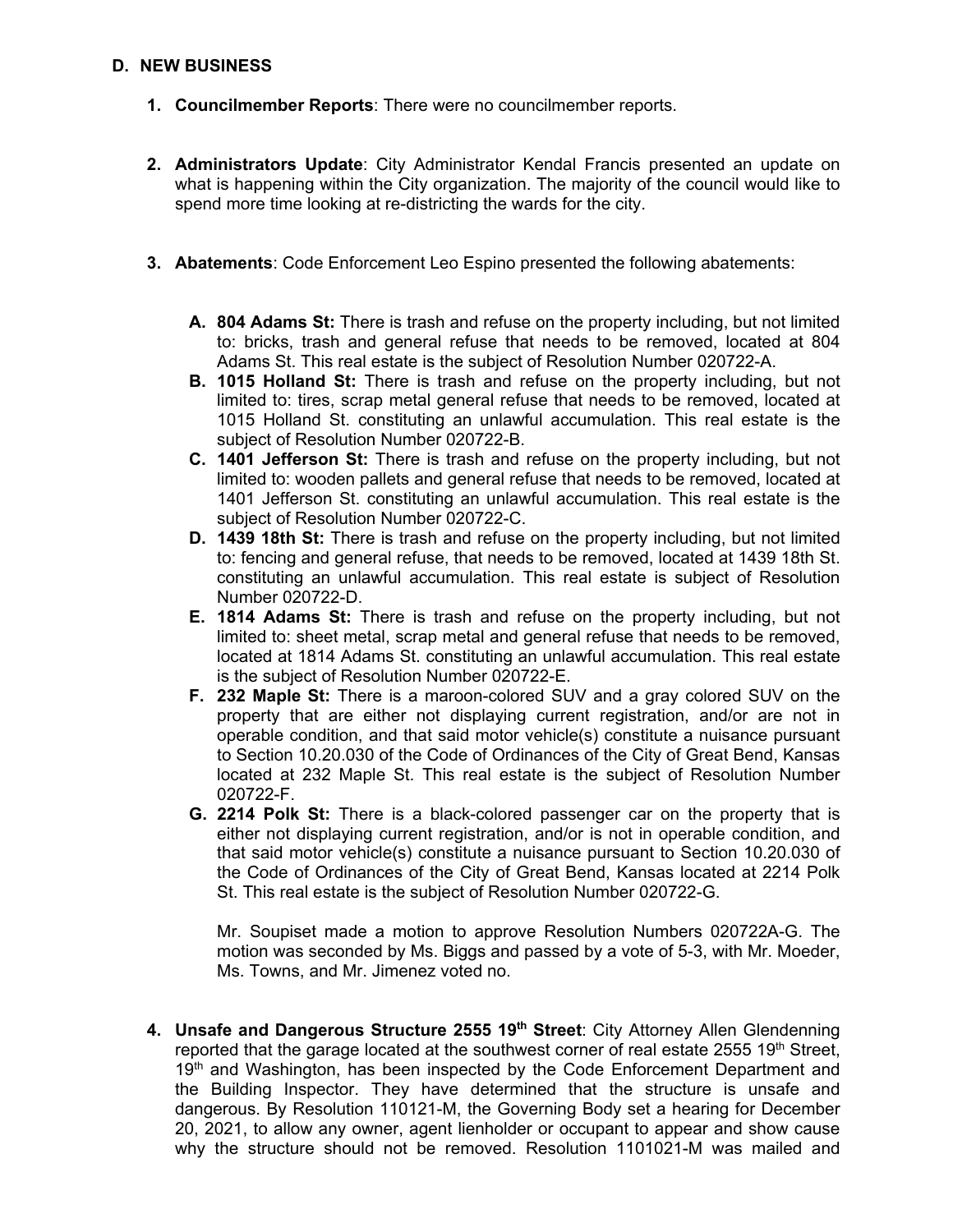published. Proof of publication and mailing is attached. The record owner sent a letter stating that he will be unable to appear because he is in jail in Arkansas. He expects to be out of jail in early January and states that he has already obtained financing to repair the garage as well make other repairs and improvements on the property and intends to start the work in the spring of 2022. (Attached). On December 20, 2021, the Council voted to continue the hearing to February 7, 2022 to allow the owner an opportunity to get out of jail, provide more information, remove personal property from the structure and attend the hearing. City Attorney Allen Glendenning sent a letter advising the owner of the continuance and requesting more information and removal of personal property. The owner has not responded. Mr. Urban made a motion to approve Resolution Number 020722-H. The motion was seconded by Ms. Biggs and passed by a vote of 7- 1, with Mr. McPherson voting no.

- **5. Unsafe and Dangerous Structure at 1923 Holland**: City Attorney Allen Glendenning reported that the single-family dwelling located at 1923 Holland has been inspected by the Code Enforcement Department and the Building Inspector. They have determined that the structure is unsafe and dangerous. By Resolution 122021-T the Governing Body set a hearing for February 7, 2022, to allow any owner, agent lienholder or occupant to appear and show cause why the structure should not be removed. Resolution 122021-T was mailed and published. Proof of publication and mailing is attached. The owner has not responded. Ms. Krom-Craven made a motion to approve Resolution Number 020722-I. The motion was seconded by Mr. Soupiset and passed by a vote of 7-1, with Mr. McPherson voting no.
- **6. Public Hearing Request for 1210 Morton Street**: Code Enforcement Art Keffer reported that the the garage located at the real estate 1210 Morton Street has been inspected by the Code Enforcement Department and the Building Inspector. They have determined that the structure is unsafe and dangerous. This was before the council on 12/20/21 but there is a lienholder that did not receive a mailing of the first resolution, and this will allow that notice to be given. Ms. Biggs made a motion to approve Resolution Number 020722-J. The motion was seconded by Mr. Moeder and passed with all voting in favor.
- **7. CDBG Bid Approval**: City Administrator Kendal Francis reported that we recently let bids for the mill and overlay of approximately 13 blocks of Broadway between Polk & Morton Streets as well as the reconstruction of the intersection at 19<sup>th</sup> & Harrison. We received 1 bid from Venture Corporation in the amount of \$1,079,640.50. This project is partially funded by a Community Development Block Grant, which will reimburse the City 50% of eligible costs up to \$600,000. As this is a federal grant, we must file and be approved for a single-source provider waiver. The team recommends approving the contract with Venture Corporation contingent on approval of the single-source bid waiver. Ms. Biggs made a motion to approve the contract with Venture Corporation in for \$1,079,640.50. The motion was seconded by Mr. Urban and passed with all voting in favor.
- **8. Police & Municipal Court Building Update & Budget Discussion**: Mitch Binns with McCown-Gordan and Mitch Cook with GLMV reported that the accompanying master budget is a comprehensive accounting of the project costs. It is important to remember that this is conceptual and not the Guaranteed Maximum Price. As you can see, we currently stand \$383,829 over budget. However, there are significant contingencies built into the Total Project Cost. City Administrator Kendal Francis noted if needed, Coronavirus Aid, Relief & Economic Security (CARES) funds are available to cover the